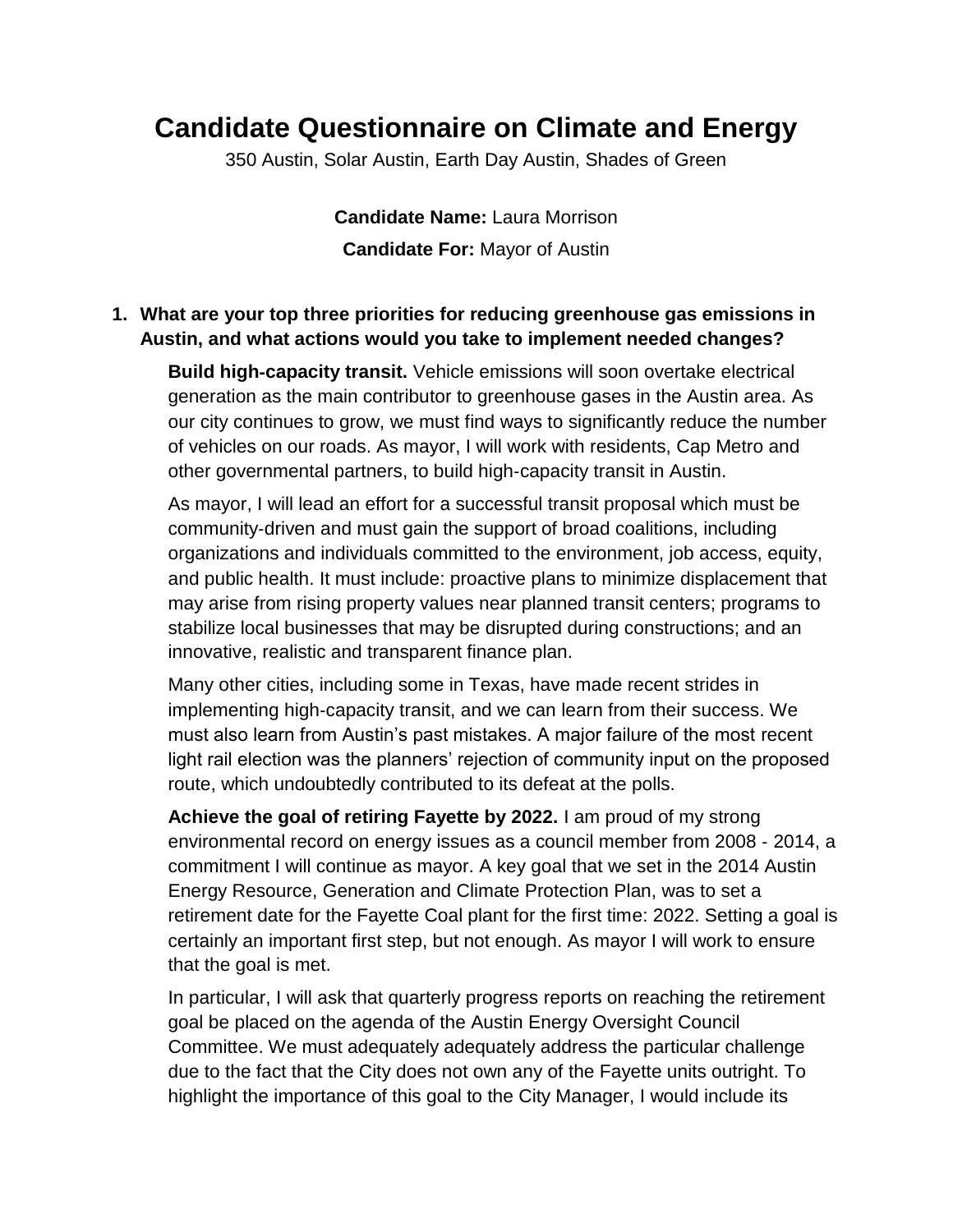progress as an explicit element in his annual performance evaluation.

In addition, the cost of the retirement scenario must be planned for. The Austin Energy non‐nuclear decommissioning fund likely will need significant additions to cover the cost. I will ask the staff to provide recommendations on how to adequately prepare financially for the Fayette Plant retirement, beginning now if possible or, at a minimum, by including it as an element of the cost of service study that will be done for the next rate case.

As a Council Member, I led the 2013 effort to maintain City Council authority over Austin Energy to ensure that community values for climate protection and renewable energy remain integrated in its operations. The Austin Energy Oversight Committee of the Whole was an outgrowth of that effort. The retirement of Fayette is a perfect example of how important that 2013 effort was.

**Ensure peak**‐**carbon is reached by 2020 in Austin and raise community awareness on carbon emission reduction progress toward the 2050 goal.** It is interesting to note the recent announcement<sup>1</sup> that 27 major cities have achieved peak carbon as part of their local commitment to the Paris Agreement, while their populations and economies are growing. If Austin is to be part of the solution on climate change, we will need to meet that milestone by 2020, according to the report. An Austin plan to achieve this, if it exists, has not garnered attention, and would provide yet another means for monitoring our progress. In particular it could spotlight the frequency of running the Fayette plant which may be done at times even when renewable sources are available for the sake of financial gain and thus provide an opportunity for a discussion on the topic. As mayor, I will bring this action forward.

Given that individual choices impact greenhouse gas emissions, it is imperative that we take all opportunities such as a peak‐carbon goal, to engender individual behavioral changes. A near-term goal to reach peak carbon is one such opportunity. But more can be done to enlist the community in taking action to reach the goal of being carbon free by 2050, by way of education and friendly competition.

**2. As mayor or council member, you will be a member of the Austin Energy Utility Oversight Committee. What will you do to make sure that Austin Energy takes the necessary steps to phase out its use of fossil fuels for power generation by 2030?**

As a member of the Council that adopted a goal for Austin Energy power generation to be carbon free by 2030, I remain committed to that goal. As with

<sup>&</sup>lt;sup>1</sup> https://www.globalclimateactionsummit.org/27-cities-have-reached-peak/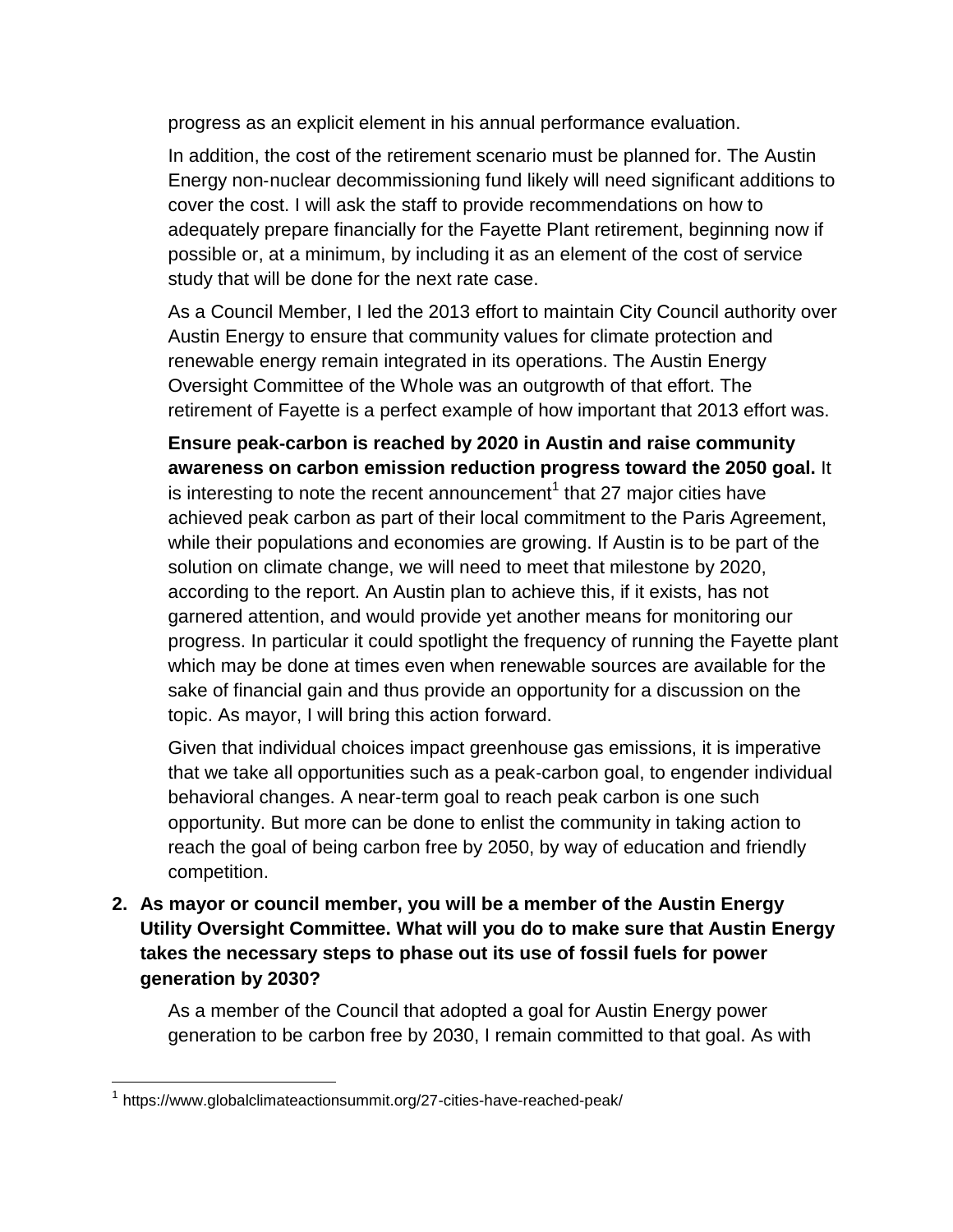the retirement of Fayette, I will ask that quarterly progress reports on an effort to reach this goal be placed on the agenda of the Austin Energy Oversight Council Committee. Council Resolution 20170817‐061 called for modelling on how to achieve the 2030 goal with a report to the Oversight Committee by September 2019. As mayor, I will take appropriate steps after hearing that report. To highlight the importance of this goal to the City Manager, I would include its progress as an explicit element in his annual performance evaluation.

**3. Despite declining costs of solar, many low income residents and multi-family housing tenants are challenged to participate in Austin Energy's existing rooftop solar programs. Do you think it is important to expand access to solar by developing targeted programs and policies at Austin Energy? Please explain.**

Yes. Expanded access to rooftop solar programs will be a key element in meeting our 2030 goal to fully transition away from fossil fuels. I strongly support developing targeted programs and policies to help bring solar options to more low‐income residents and multi‐family housing tenants.

All people in Austin should be able to be part of our efforts to save the planet: environmental equity demands it and the savings using solar can have meaningful impacts on the budgets of families with lower incomes. There are great examples<sup>2</sup> of programs to learn from, often discussed in the Union of Concerned Scientists monthly newsletter (which I read regularly).

**4. Local, distributed scale solar installation has produced values to the utility, community and the local economy. Do you support the expansion of utility investment programs (including rebates) for installing solar locally within the Austin Energy territory? Please explain.**

Yes. Increasing the use of local, distributed solar installations will be a key element in meeting our 2030 goal. I fully support expanding utility investment programs, including rebates, to promote local solar installations within the Austin Energy service area.

While I was on the Council, there was considerable push back against expanding our local solar goals. This led me to initiate the Local Solar Advisory Committee to do a deep dive into the costs and benefits of local solar. The Committee's recommendations, which we subsequently adopted, were based not only

 $\overline{a}$ 

<sup>&</sup>lt;sup>2</sup> https://blog.ucsusa.org/derrick-jackson/affordable-solar-power-low-income-minorityneighborhood?\_ga=2.70661328.1512058547.1537820684-1220187895.1537820684